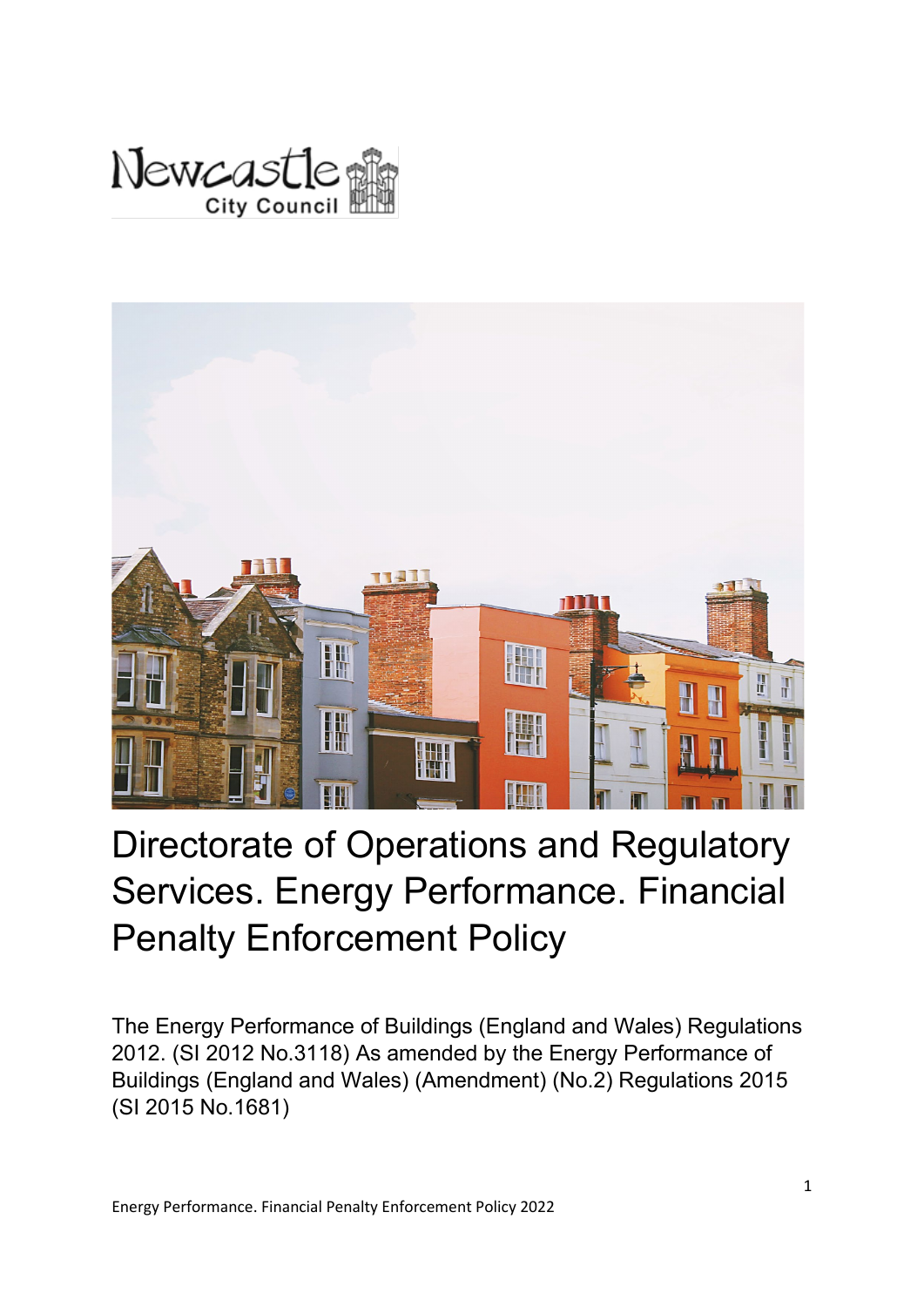# **1. Legal References**

It is the statutory duty of every local weights and measures authority (LWMA) to enforce in their area:

- **the making available of Energy Performance Certificates (EPC's).**
- **the appropriate commissioning and obtaining of EPC's.**
- **the displaying of EPC's.**
- **the inclusion in advertisements of energy performance indicators.**
- **compliance with the requirements regarding Display Energy Certificates (DEC's).**
- **compliance with the requirements regarding air-conditioning inspections; and,**
- **ensuring that required documents are produced within seven days.**

Local weights and measures authorities have a range of measures at their disposal, from education and encouragement to the issuing of Penalty Charge Notices. It is for them to determine the course of action that is appropriate for the circumstances.

Enforcement bodies have responsibility to collect sufficient information on relevant buildings to plan and implement effective enforcement action. There are several publicly available data sources on which to base enforcement of all buildings caught by the provisions of the Regulations.

The City Council as a LWMA has authorised Environmental Health Officers from the Housing Service and Trading Standard Officers to check for different forms of noncompliance with the Regulations including:

#### **1.1. Enforcement Duties**

The following table contains a brief summary of the Energy Performance of Buildings (England and Wales) Regulations 2012 (SI 2012. No.3118) (as amended) and related provisions of the Building Regulations 2010 that it is the duty of local weights and measures authorities to enforce.

| <b>Regulation</b> | Area of responsibility                                                                                                             | <b>Relevant Person</b>                               |
|-------------------|------------------------------------------------------------------------------------------------------------------------------------|------------------------------------------------------|
| $6(2)$ and $6(5)$ | The EPC is made available<br>free of charge to any<br>prospective buyer or tenant<br>and given to the eventual<br>buyer or tenant. | The relevant person (i.e.<br>the seller or landlord) |
| 7(2)              | The relevant person must<br>ensure that an EPC is<br>commissioned before<br>marketing the building for<br>sale or rent.            | The relevant person (i.e.<br>the seller or landlord) |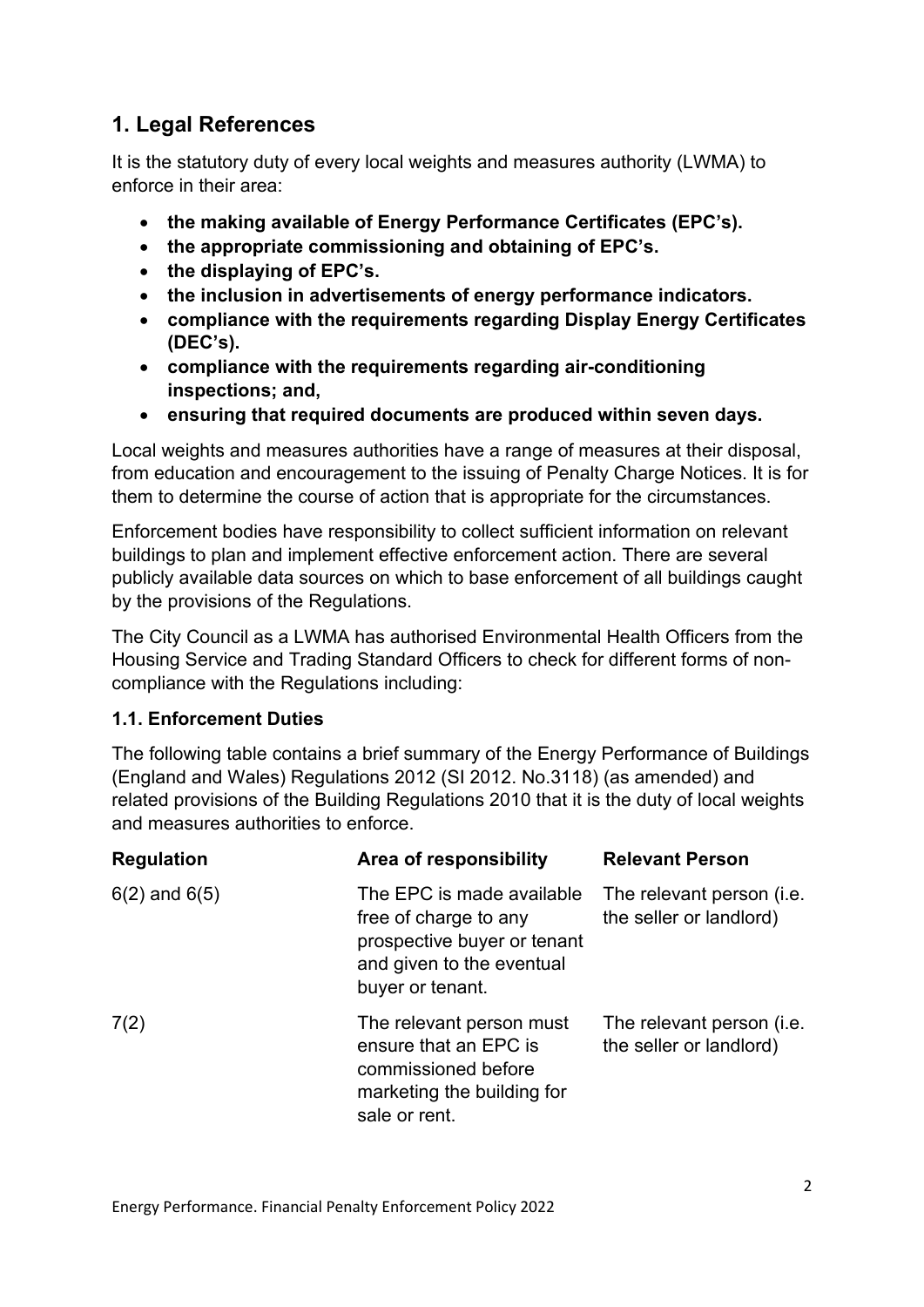| 7(3)              | A person acting on behalf<br>of the relevant person must<br>satisfy themselves that an<br>EPC has been<br>commissioned before<br>marketing on their behalf.                                                                                                                                                                        | A person acting on behalf<br>of the seller or landlord<br>(e.g. the property or letting<br>agent)        |
|-------------------|------------------------------------------------------------------------------------------------------------------------------------------------------------------------------------------------------------------------------------------------------------------------------------------------------------------------------------|----------------------------------------------------------------------------------------------------------|
| $7(4)$ and $7(5)$ | The relevant person and<br>the person acting on their<br>behalf must use all<br>reasonable efforts to<br>ensure that the EPC is<br>obtained within 7 days of<br>the start of marketing.                                                                                                                                            | The relevant person and/or<br>a person acting on their<br>behalf (e.g. the property or<br>letting agent) |
|                   | The EPC must be obtained<br>within the period of 21 days<br>following the expiry of the<br>7-day period mentioned in<br>$7(4)$ .                                                                                                                                                                                                   |                                                                                                          |
| 10(2)             | The energy performance<br>certificate must be valid<br>and must be displayed in a<br>prominent place clearly<br>visible to members of the<br>public who visit the<br>building, where a building<br>has a total useful floor area<br>of over 500m2, is<br>frequently visited by the<br>public and an EPC has<br>been made available | The owner or occupier.                                                                                   |

## **1.2. Why is an EPC/DEC/air-conditioning inspection required?**

The EU Directive on the energy performance of buildings (the Directive) came into effect progressively from 2007 and was transposed into UK regulations as an important part of the government's strategy to tackle climate change.

The principle underlying both the Directive and the regulations is to make the energy efficiency of buildings transparent, inform occupiers and users about their building's or system's current energy performance and make recommendations on how to improve energy efficiency.

## **1.3. What buildings require EPCs?**

Any reference to a building includes a reference to a building unit in that building, except where otherwise stated in the regulations.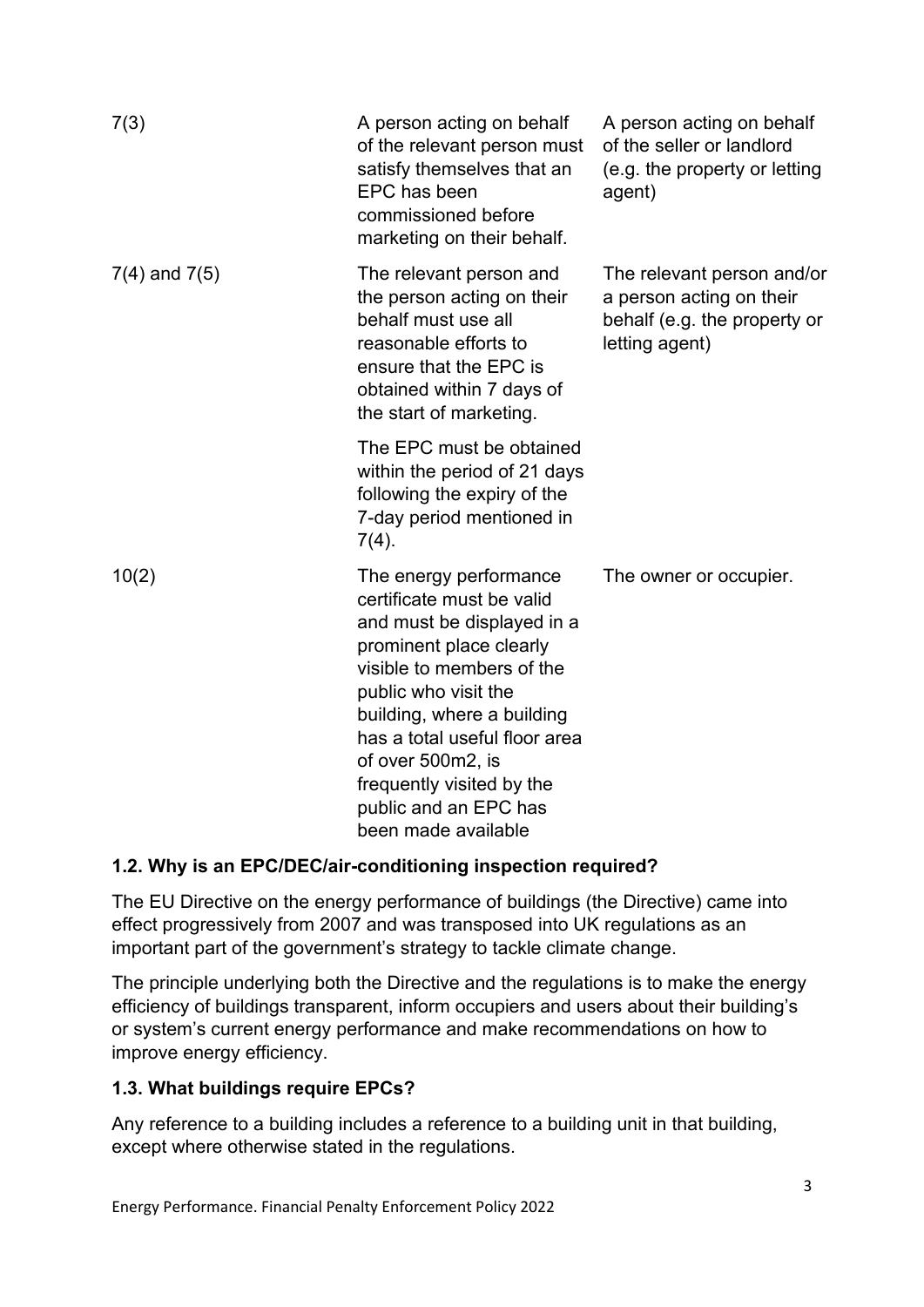Buildings need an EPC either on construction or when they are to be sold or rented out.

An EPC is valid for 10 years or until a newer EPC is produced for the same building no matter how many times the property is sold or rented out during that period. Existing occupiers and tenants will not require an EPC unless they sell, assign, or sublet their interest in a building.

A building offered for sale or rent, must include the energy performance indicator for the building as shown on the EPC, for example C, in any advertisements in the commercial media. There is no requirement to include the full EPC in these advertisements; however, there are some circumstances in which full EPCs must be displayed.

Buildings with a total useful floor area of more than 500m2 which are frequently visited by the public and have a valid EPC must display it in a prominent location. It should be noted that having and displaying an EPC does not mean that a building does not also need a DEC if it meets the criteria.

#### **1.4. What buildings require DECs?**

All buildings occupied by a public authority where the total useful floor area is greater than 250m2 and frequently visited by the public must obtain and display a DEC. For buildings over 1,000 m2, the DEC will be valid for one year and the recommendation report for seven. For all other buildings, both the DEC and the recommendation reports will be valid for ten years.

It should be noted that having and displaying a DEC does not mean that a building does not also need an EPC if it meets the criteria.

#### **1.5. What buildings require air-conditioning inspections?**

An air-conditioning inspection is required if the effective rated output of the system within a building is more than 12kW. These must be carried out at least every five years.

#### **1.6. Situations where an EPC is not required**

An EPC is generally not required where the seller or landlord can demonstrate that the building is any of these:

- officially protected as part of a designated environment or because of their special architectural or historic merit where compliance with certain minimum energy efficiency requirements would unacceptably alter their character or appearance
- buildings used as places of worship and for religious activities
- temporary buildings with a planned time of use of two years or less
- Industrial sites, workshops, non-residential agricultural buildings with low energy demand and non-residential agricultural buildings which are in use by a sector covered by a national sectoral agreement on energy performance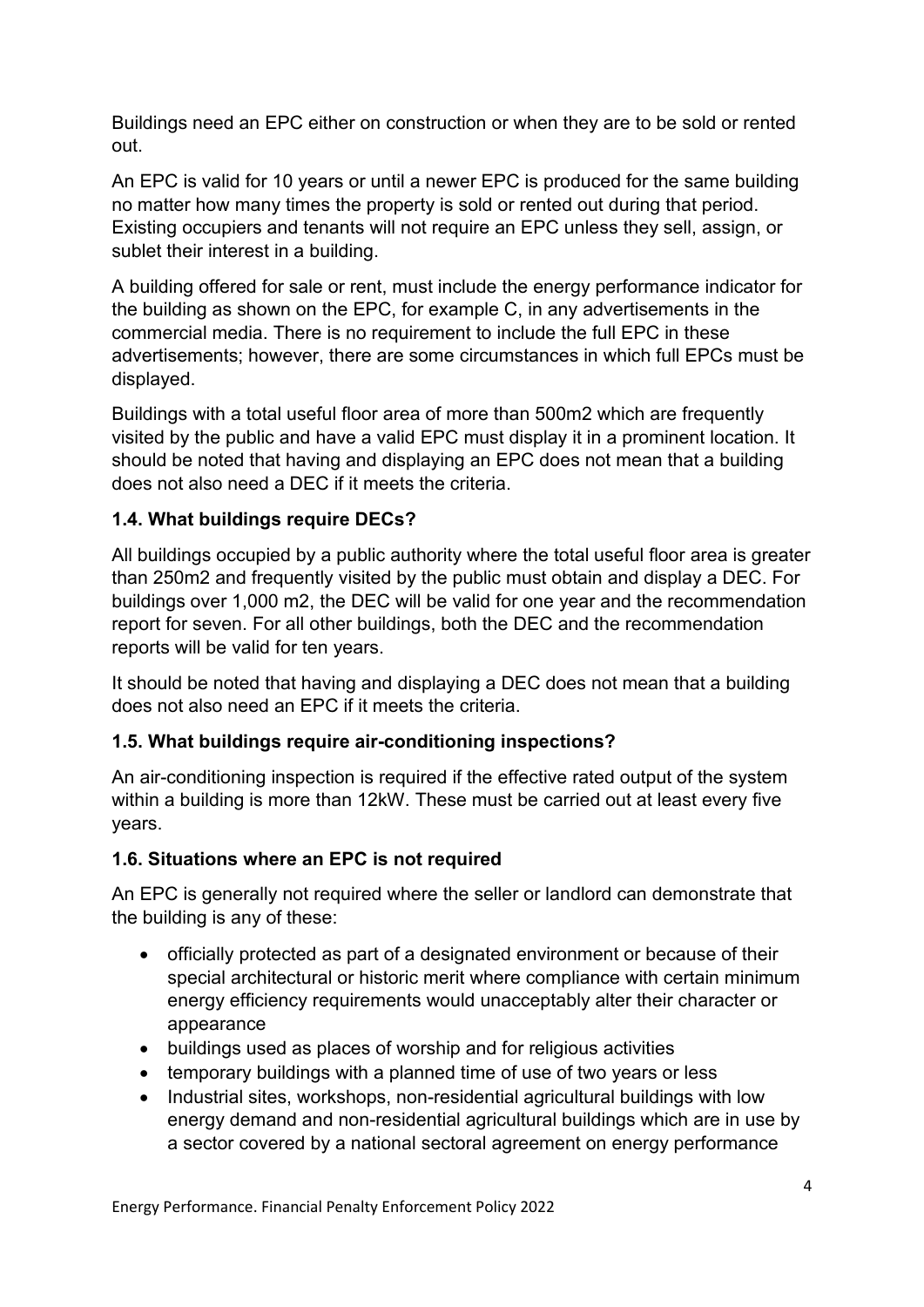- residential buildings which are intended to be used less than four months of the year or where the owner or landlord could reasonably expect the energy consumption of the building to be less than 25% of all year-round use
- stand-alone buildings with a total useful floor area of less than 50m<sup>2</sup> (i.e. buildings entirely detached from any other building)

A building does not need an EPC where the seller or landlord can demonstrate that it is furnished holiday accommodation as defined by HMRC and the holidaymaker is not responsible for meeting the energy costs.

Under certain circumstances buildings may be exempt where it may be demonstrated that they are to be demolished. This is subject to a number of conditions as set out in Regulation 8 of the primary Regulations.

There are no other exceptions to the EPC obligations although there may be some transactions which do not qualify as a sale or renting out. If in doubt, legal advice should be sought.

**There are no exceptions to the requirement to have a DEC. If the building has a total useful floor area greater than 250m2 and is occupied by a public authority and frequently visited by the public, a DEC must be obtained and displayed.** 

**There are no exceptions to the requirement to have an air-conditioning inspection if the effective rated output of the system within a building is more than 12kW**.

## **2. Policy and Sanctions**

2.1. Newcastle City Council has had all due regard to the statutory guidance when preparing this policy on the enforcement of all the legislative provisions related to energy performance under the Regulations.

2.2. In accordance with Regulation 33 and 34 Local Authorities are responsible for enforcing the various legislative requirements within the Regulations. The purpose of this policy is to describe how officers of Newcastle City Council will enforce the Regulations.

2.3. The City Council will continue to offer advice how the standards can be met and request the Relevant Person to register an exemption if appropriate. The Council may in circumstances where a Relevant Person has a history of not complying with housing related regulatory requirements, decide to take formal action without giving an informal opportunity for the Relevant Person to comply.

2.4. The City Council has discretion to serve Compliance Notices to request information from the Relevant Person that will help them to decide whether there has been a breach. The City Council will Serve Compliance Notices where the additional information is required. The Council will consider serving Penalty Charge Notices where a Relevant Person fails to comply with the Compliance Notice.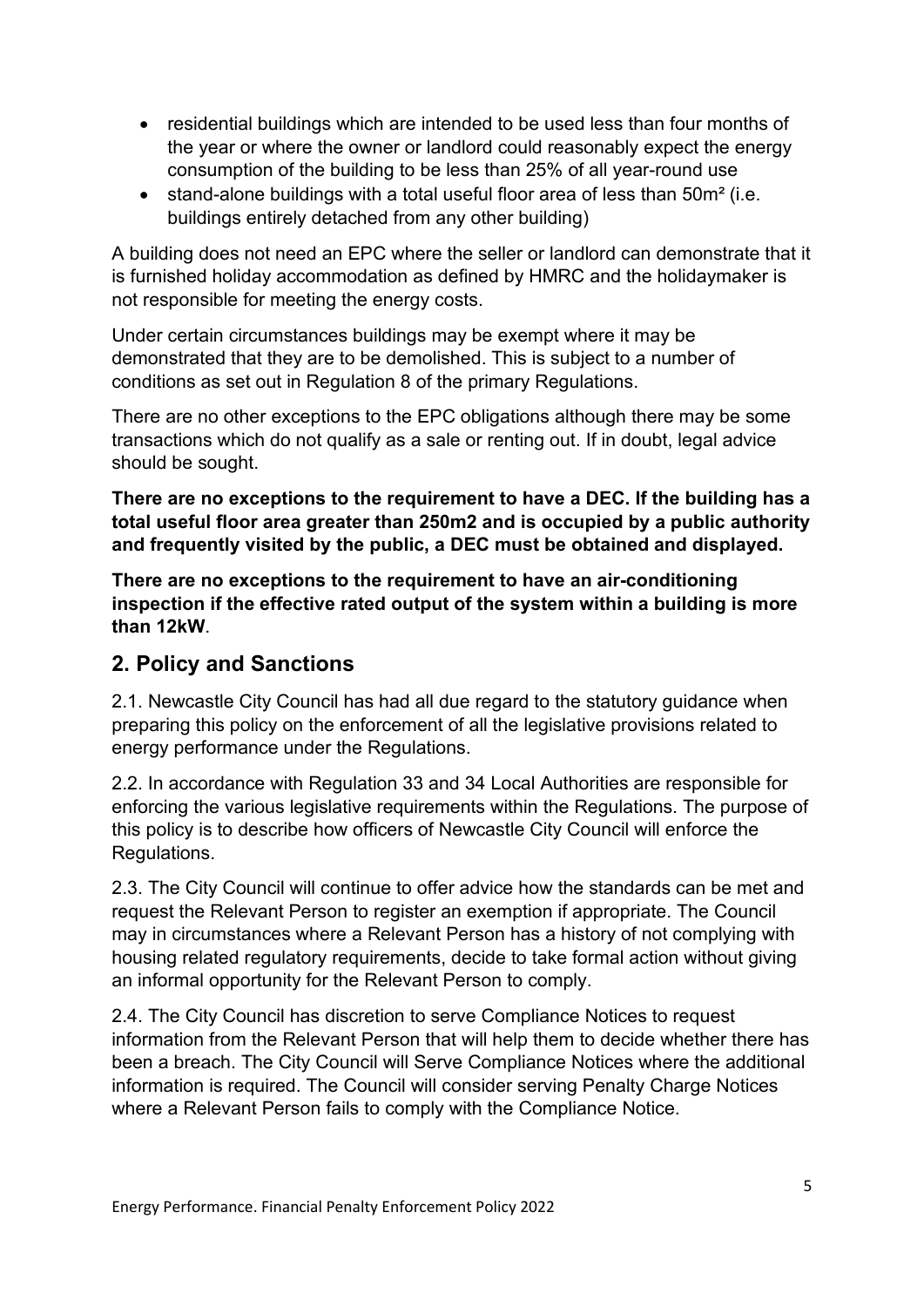2.5. The Council will check the National Exemptions Registers and if it believes a Relevant Person has registered false or misleading information it will consider serving a financial and publication penalty.

2.6. If offences under these regulations are committed the Council will, where it considers it appropriate, serve a Penalty Charge Notice. This policy provides guidance for officers on how to determine the appropriate penalty.

2.7. Under Regulation 39, the City Council may publish some details of the Relevant Person's breach on a publicly accessible part of the relevant Register. Newcastle City Council will place the information on the relevant register at the appropriate time, for a minimum of 12 months.

2.8. The Relevant Person has the right to ask for a Penalty Charge Notice to be reviewed under Regulation 42. Any request for review must be submitted to the Council within one 3 calendar month of the Penalty Charge Notice being served. Requests for review after the prescribed time will be considered at the City Council's discretion

2.9. Other Types of Enforcement Action that may be taken In appropriate circumstances consideration will be given to informal action such as warning letters or advice, in an effort to secure compliance, and will be done so in accordance with the Enforcement Policy.

## **3. Statutory Guidance**.

The Ministry of Housing, Communities & Local Government ("MHCLG") has published relevant guidance on the various aspects of the legislation at:

<https://www.gov.uk/government/collections/energy-performance-certificates>

3.1. There is also statutory guidance to which enforcement authorities must have regard to in relation to enforcing the various legislative provisions.

3.2. This guidance is intended to help enforcement agencies to understand and enforce the requirements of the Energy Performance of Buildings (England and Wales) Regulations 2012. It has been updated to reflect the requirements of the Energy Performance of Buildings (England and Wales) (Amendment) (No. 2) Regulations 2015 which came into effect on 9 October 2015.

The Government guidance for enforcement authorities can be found at:

[https://www.gov.uk/government/publications/local-weights-and-measures-guidance](https://www.gov.uk/government/publications/local-weights-and-measures-guidance-for-energy-certificates-and-air-conditioning-inspections-for-buildings)[for-energy-certificates-and-air-conditioning-inspections-for-buildings](https://www.gov.uk/government/publications/local-weights-and-measures-guidance-for-energy-certificates-and-air-conditioning-inspections-for-buildings)

## **4. Determining the level of the financial penalty**

4.1. It is the decision of the enforcement authority or its authorised officers to determine what action is appropriate when they find that breaches of the regulations are being committed. It may be that providing advice and information is sufficient to ensure compliance. In some cases, educating the relevant person regarding the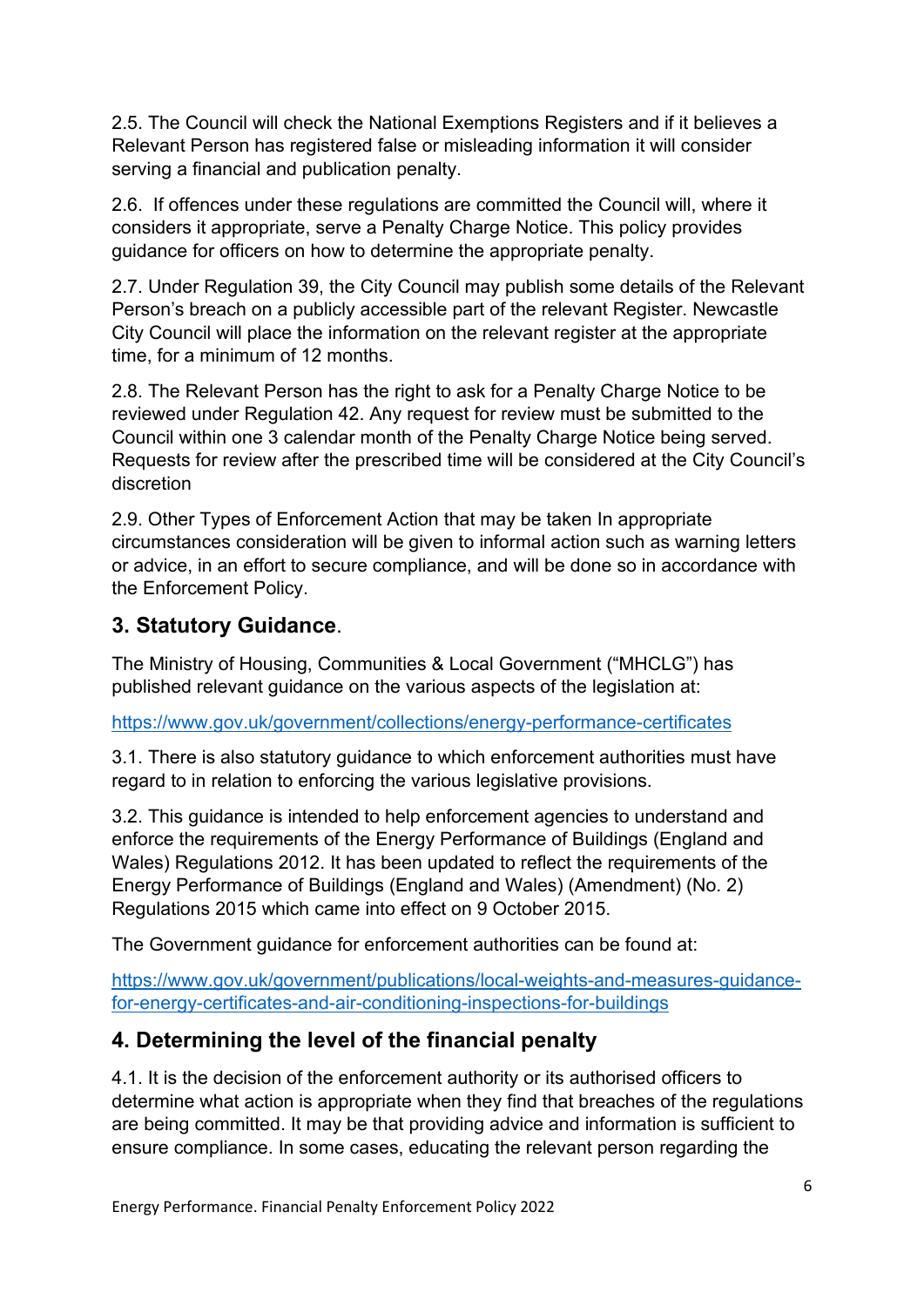benefits of knowing the cost-effective energy efficiency improvements they could make may be all the encouragement needed to ensure compliance with the requirements. However, in some cases, it may be that only imposing a financial penalty will do.

4.2. It is for the enforcement authority or its authorised officer to decide what is the appropriate action in the circumstances.

4.3. The table following summarises the penalties that may be imposed by the enforcement authority or its authorised officer, through serving a penalty charge notice.

| <b>Regulation</b> | <b>Requirement</b>                                                                                                                                           | <b>Penalty for breach</b>                                                                           |
|-------------------|--------------------------------------------------------------------------------------------------------------------------------------------------------------|-----------------------------------------------------------------------------------------------------|
| $6(2)$ and $6(5)$ | The EPC is made                                                                                                                                              | £200 (dwelling)                                                                                     |
|                   | available free of charge to<br>any prospective buyer or<br>tenant and given to the<br>eventual buyer or tenant.                                              | Calculated according to<br>the formula in 38(2) (non-<br>dwelling). Minimum £500.<br>Maximum £5000. |
| 7(2)              | The relevant person must                                                                                                                                     | £200 (dwelling)                                                                                     |
|                   | ensure that an EPC is<br>commissioned before<br>marketing the building for<br>sale or rent.                                                                  | Calculated according to<br>the formula in 38(2) (non-<br>dwelling). Minimum £500.<br>Maximum £5000. |
| 7(3)              | A person acting on behalf                                                                                                                                    | £200 (dwelling)                                                                                     |
|                   | of the relevant person<br>must satisfy themselves<br>that an EPC has been<br>commissioned before<br>marketing on their behalf.                               | Calculated according to<br>the formula in 38(2) (non-<br>dwelling). Minimum £500.<br>Maximum £5000. |
| $7(4)$ and $7(5)$ | The relevant person and                                                                                                                                      | £200 (dwelling)                                                                                     |
|                   | the person acting on their<br>behalf must use all<br>reasonable efforts to<br>ensure that the EPC is<br>obtained within 7 days of<br>the start of marketing. | Calculated according to<br>the formula in 38(2) (non-<br>dwelling). Minimum £500.<br>Maximum £5000. |
|                   | The EPC must be<br>obtained within the period<br>of 21 days following the<br>expiry of the 7-day period<br>mentioned in $7(4)$ .                             |                                                                                                     |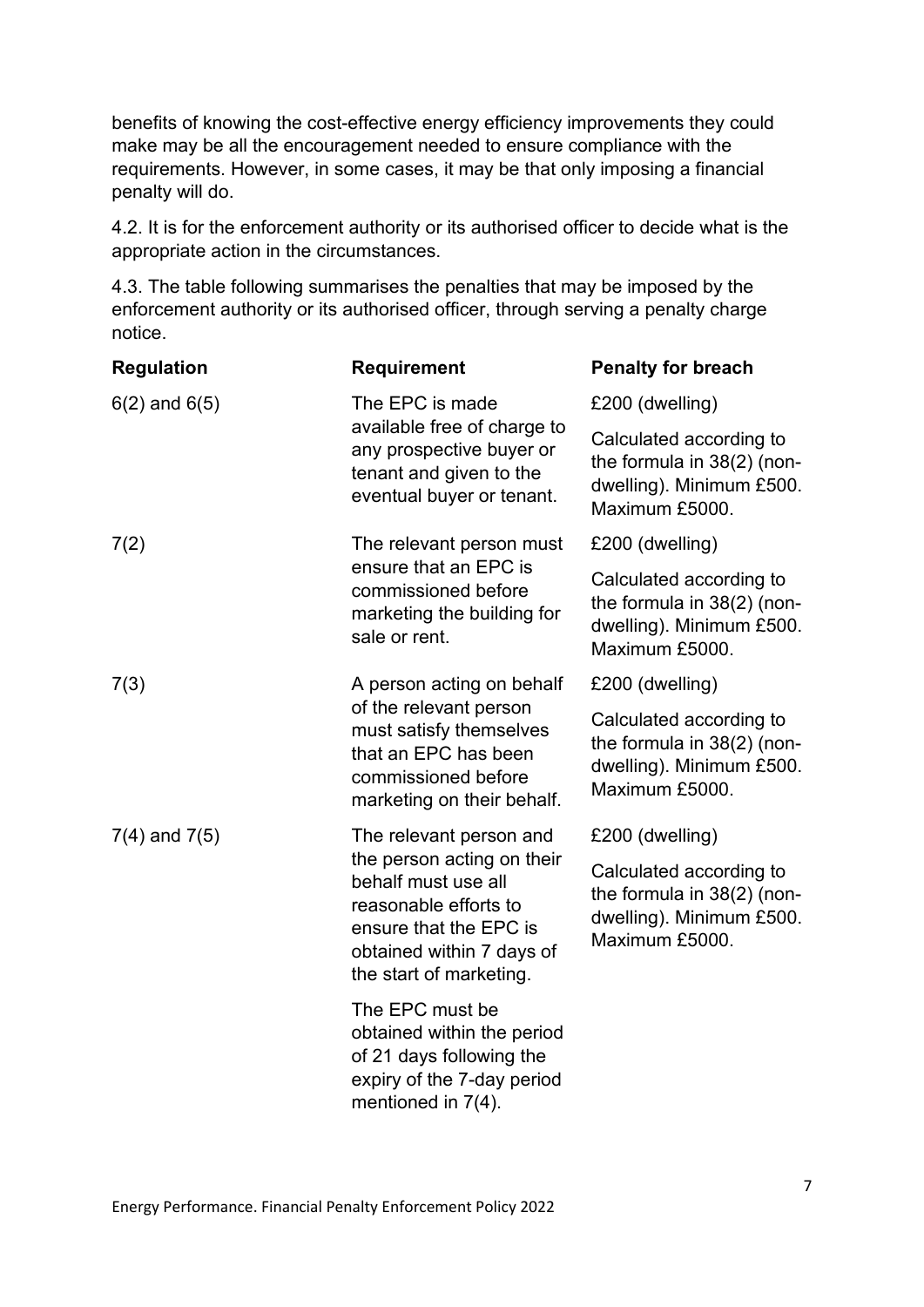| 10(2) | The energy performance<br>certificate must be valid<br>and must be displayed in a<br>prominent place clearly<br>visible to members of the<br>public who visit the<br>building, where a building<br>has a total useful floor<br>area of over 500m2, is<br>frequently visited by the<br>public and an EPC has<br>been made available. | £500 |
|-------|-------------------------------------------------------------------------------------------------------------------------------------------------------------------------------------------------------------------------------------------------------------------------------------------------------------------------------------|------|
| 11(2) | The energy performance<br>indicator of the building<br>expressed in the energy<br>performance indicator<br>must be stated in any<br>advertisement of the sale<br>or rental in commercial<br>media.                                                                                                                                  | £200 |

#### **Regulation 38(2)**

(2) Subject to the minimum and maximum penalty charges prescribed by paragraph

(3), the penalty charge for the purposes of paragraph  $(1)(a)(ii)$  shall be—

(a)where the building constitutes a hereditament, 12.5% of the rateable value of the hereditament.

(b)where no other building (other than a building which is exempt from Part 2 by virtue of—

(i) regulation  $5(1)(a)$ ,  $(b)$ ,  $(d)$  or  $(e)$ , or

#### **(ii) for a building which is not a dwelling, regulation 5(1)(c) or (g)), forms a part of the same hereditament, 12.5% of the rateable value of the hereditament of which the building forms a part.**

(c) where the building comprises more than one hereditament, 12.5% of the sum of the rateable values of each hereditament that comprise the building: and

(d) where—

(i) one or more buildings (other than a building which is exempt from Part 2 by virtue of—

(aa) regulation  $5(1)(a)$ ,  $(b)$ ,  $(d)$  or  $(e)$ , or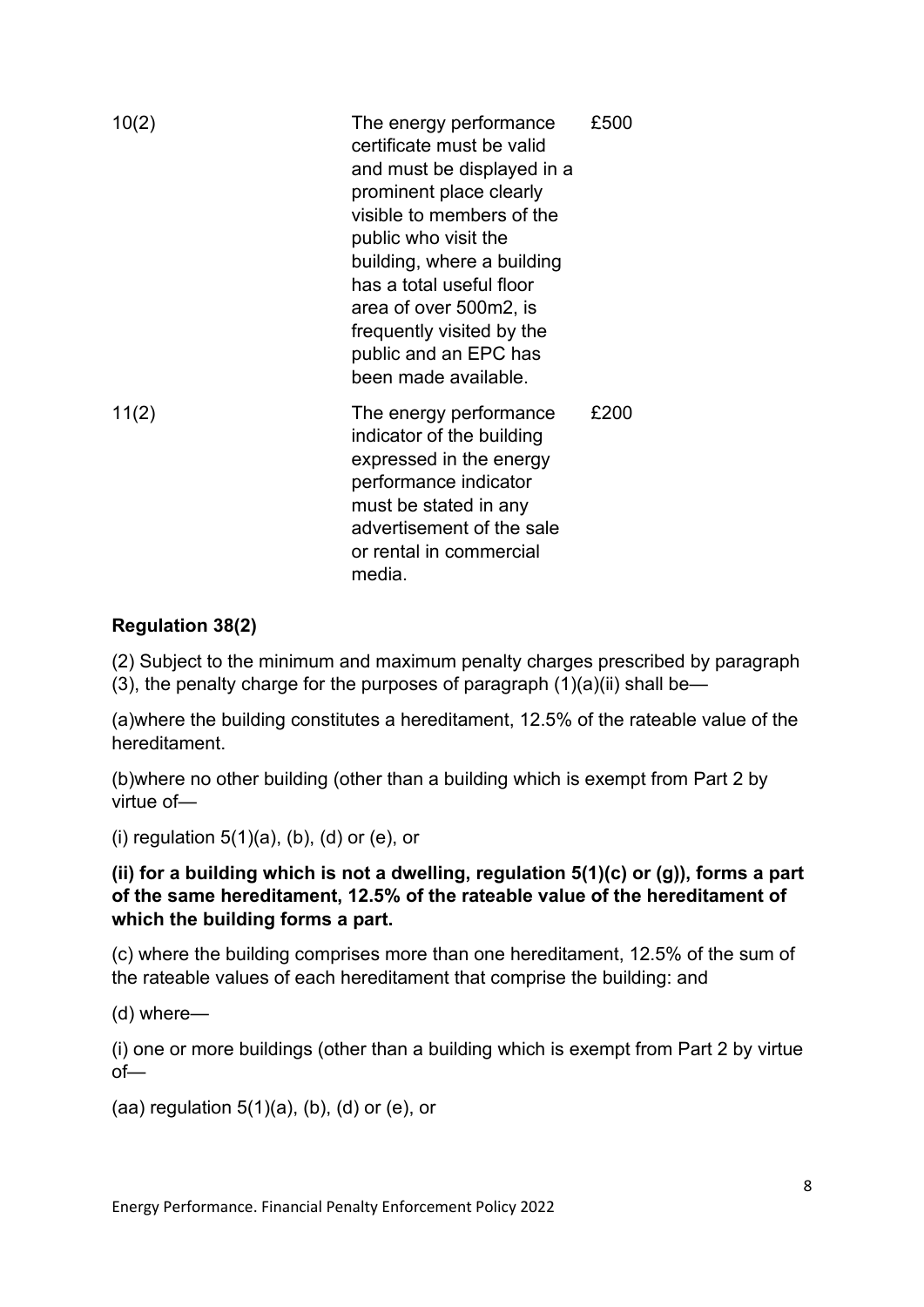(bb) for a building which is not a dwelling, regulation  $5(1)(c)$  or  $(g)$ ) form part of the same hereditament; or

(ii) the building is not, or does not form part of, a hereditament which appears on a local non-domestic rating list at the relevant time, £750.

## (**3) The minimum and maximum penalty charges for the purposes of paragraph (2) are £500 and £5000 respectively.**

In accordance with the provisions of the level of financial penalties for matters enforced by the Weights and Measures authority will be determined by the CITY council. The statutory guidance does not go into any significant level of detail in this regard.

Each of those factors will be considered as a part of the Housing Services & Trading Standards Service's decision-making process and they are:

#### **a. The history of compliance/non-compliance**

- **b. The severity of the breach**
- **c. Deliberate concealment of the activity and/or evidence**
- **d. Knowingly or recklessly supplying false or misleading evidence**
- **e. The intent of the landlord/agent, individual and/or corporate body**
- **f. The attitude of the landlord/agent**
- **g. The deterrent effect of a prosecution on the landlord/agent and others**

#### **h. The extent of financial gain as a result of the breach**

Although the City Council has therefore a wide discretion in determining the appropriate level of financial penalty in any particular case and regard has been given to the statutory guidance when making this policy.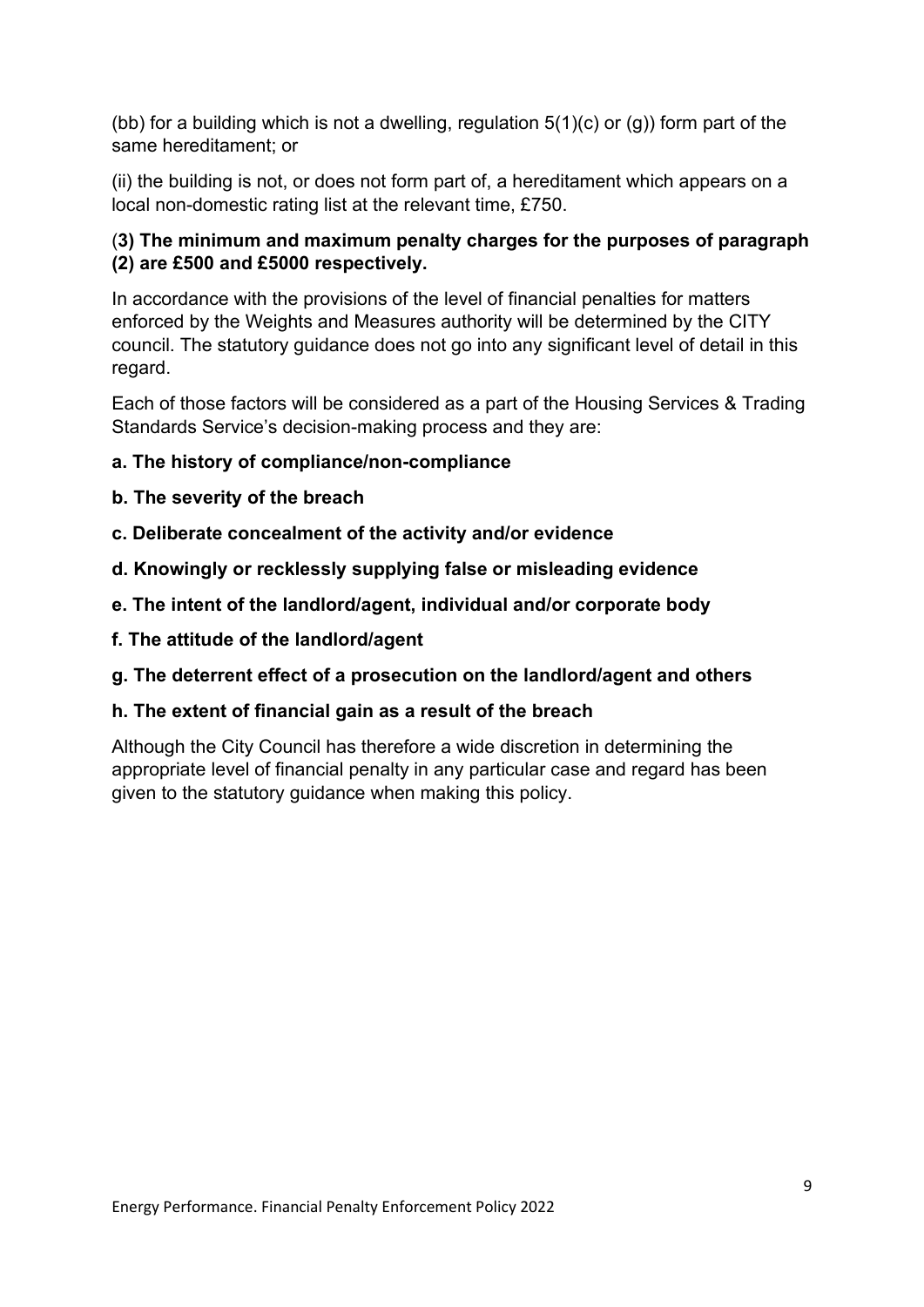# **APPENDIX 1 The processes that the City Council will use.**

In order to determine the level of financial penalty under The Energy Performance of Buildings (England and Wales) Regulations 2012. As amended by the Energy Efficiency (Private Rented Property) (England and Wales) Regulations 2015. All stages are subject to statutory time limits.

## **STEP ONE – Determining the offence category**

The City Council will determine the breach category using only the culpability and category of harm factors below. Where an offence does not fall squarely into a category, individual factors may require a degree of weighting to make an overall assessment.

The City Council may also apply a discretionary factor in order to reflect consistency across England and may consider decisions in other UK jurisdictions where they contain some relevant and persuasive content.

#### **Culpability**

**Very high:** Where Relevant Person intentionally breached, or flagrantly disregarded, the law or has/had a high public profile which may include any significant role in a trade or business representative organisation and knew their actions were unlawful High: Actual foresight of, or wilful blindness to, risk of a breach but risk nevertheless taken

**Medium:** Breach committed through act or omission which a person exercising reasonable care would not commit

**Low:** Breach committed with little fault, for example, because:

- Significant efforts were made to address the risk although they were inadequate on the relevant occasion
- There was no warning/circumstance indicating a risk
- Failings were minor and occurred as an isolated incident

#### **Harm**

The following factors relate to both actual harm and risk of harm. Dealing with a risk of harm involves consideration of both the likelihood of harm occurring and the extent of it if it does.

#### **Category 1 – High Likelihood of Harm** –

- Serious adverse effect(s) on individual(s) and/or having a widespread impact due to the nature and/or scale of the Relevant Person's business
- High risk of an adverse effect on individual(s) including where persons are vulnerable. A wide definition of vulnerability will be used. See Appendix 2 for a non-exhaustive list.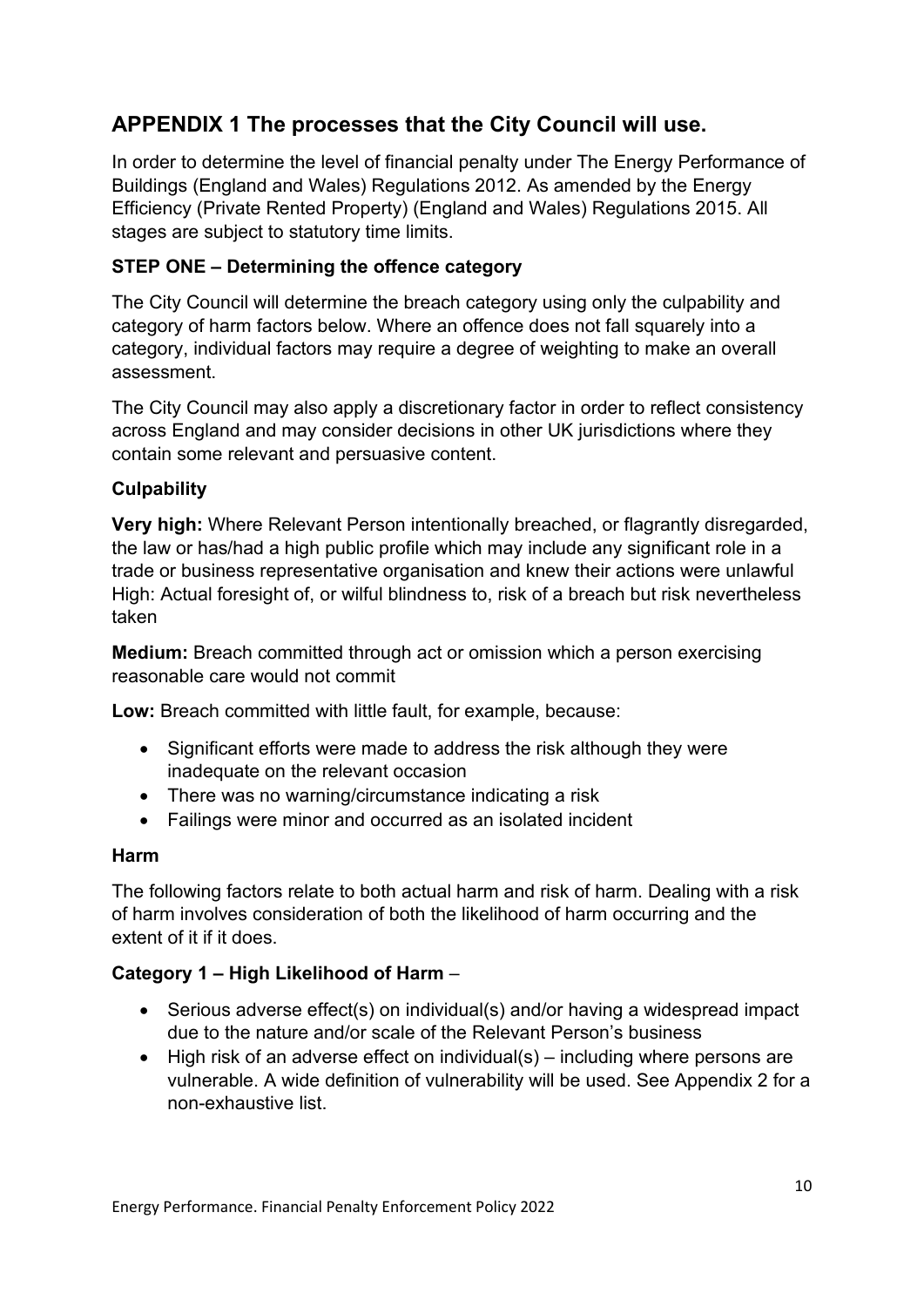## **Category 2 – Medium Likelihood of Harm**

- Adverse effect on individual(s) (not amounting to Category 1)
- Medium risk of an adverse effect on individual(s) or low risk of serious adverse effect.
- Tenants and/or legitimate Relevant Persons substantially undermined by the conduct.
- The City Council's work as a regulator is inhibited
- Tenant or prospective tenant misled

## **Category 3- Low Likelihood of Harm**

- Low risk of an adverse effect on actual or prospective tenants.
- Public misled but little or no risk of actual adverse effect on individual(s)
- We will define harm widely and victims may suffer financial loss, damage to health or psychological distress (especially vulnerable cases). There are gradations of harm within all of these categories. The nature of harm will depend on personal characteristics and circumstances of the victim and the assessment of harm will be an effective and important way of taking into consideration the impact of a particular crime on the victim. In some cases, no actual harm may have resulted, and enforcement authority will be concerned with assessing the relative dangerousness of the offender's conduct; it will consider the likelihood of harm occurring and the gravity of the harm that could have resulted.

#### **To the community**

Some offences cause harm to the community at large (instead of or as well as to an individual victim) and may include economic loss, harm to public health, or interference with the administration of justice.

## **STEP TWO** - **Starting point and category range**

Having determined the category that the breach falls into, the City Council will refer to the following starting points to reach an appropriate level of civil penalty within the category range. The City Council's enforcement officers will then consider further adjustment within the category range for aggravating and mitigating features.

## **Obtaining financial information**

Guidance advises that local authorities should use their powers under Schedule 5 to the CRA 2015 to, as far as possible, make an assessment of a Relevant Person's assets and any income (not just rental or fee income) they receive when determining an appropriate penalty.

The City Council will use such lawful means as are at its disposal to identify where assets might be found. In setting a financial penalty, the City Council may conclude that the Relevant Person is able to pay any financial penalty imposed unless the City Council has obtained, or the Relevant Person has supplied, any financial information to the contrary.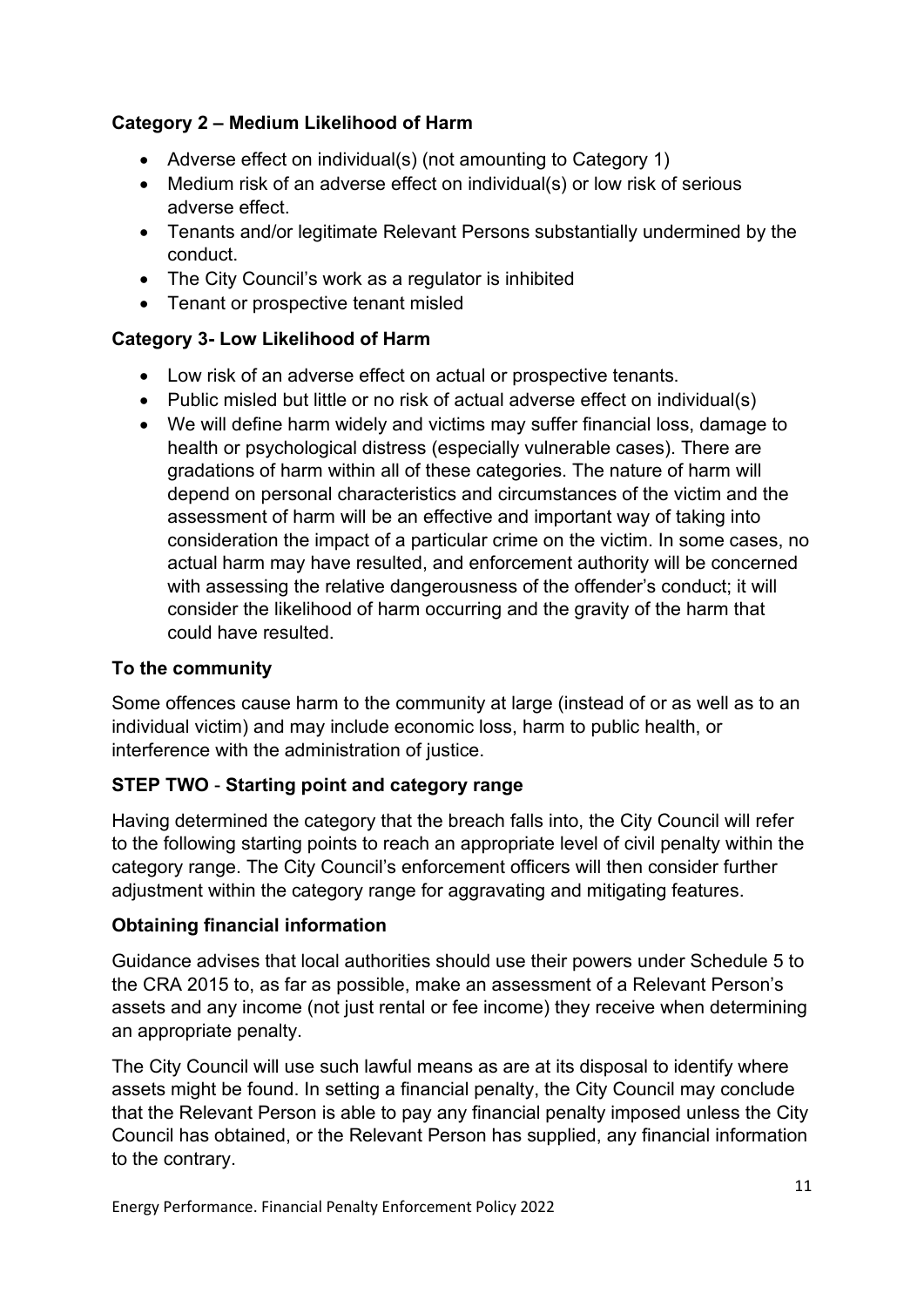The subject of a Compliance Notice will be expected to disclose to the City Council such data relevant to his/her financial position to facilitate an assessment of what that person can reasonably afford to pay.

Where the City Council's enforcement officers are not satisfied that they have been given sufficient reliable information, the officers will be entitled to draw reasonable inferences as to the person's means from evidence it has received, or obtained through its own enquiries, and from all the circumstances of the case which may include the inference that the person can pay any financial penalty.

Appendix 1 provide give the minimum and maximum financial penalties for each harm category and level of culpability for certain types of breaches under the Regulations:

#### **Context**

Below is a list of some, but not all factual elements that provide the context of the breach and factors relating to the Landlord or Agent. The Trading Standards Service will identify whether any combination of these, or other relevant factors, should result in an upward or downward adjustment from the starting point. In particular, relevant recent conviction (Appendix 3) are likely to result in a substantial upward adjustment.

In some cases, having considered these factors, it may be appropriate to move outside the identified category range which will not exceed the statutory maximum permitted in any case.

#### **Factors increasing seriousness**

#### **Aggravating factors:**

- Previous breaches of the legislation
- Previous convictions, having regard to:
- the nature of the offence to which the conviction relates and its relevance to the current breach; and,
- the time that has elapsed since the conviction:

#### **Other aggravating factors may include:**

- Motivated by financial gain
- Deliberate concealment of illegal nature of activity
- Established evidence of wider/community impact
- Obstruction of the investigation
- Record of poor compliance
- Refusal of advice or training or to become a member of an Accreditation scheme

#### **Factors reducing seriousness or reflecting personal mitigation**

- No previous or no relevant/recent breaches
- No previous convictions or no relevant/recent convictions
- Steps voluntarily taken to remedy problem

Energy Performance. Financial Penalty Enforcement Policy 2022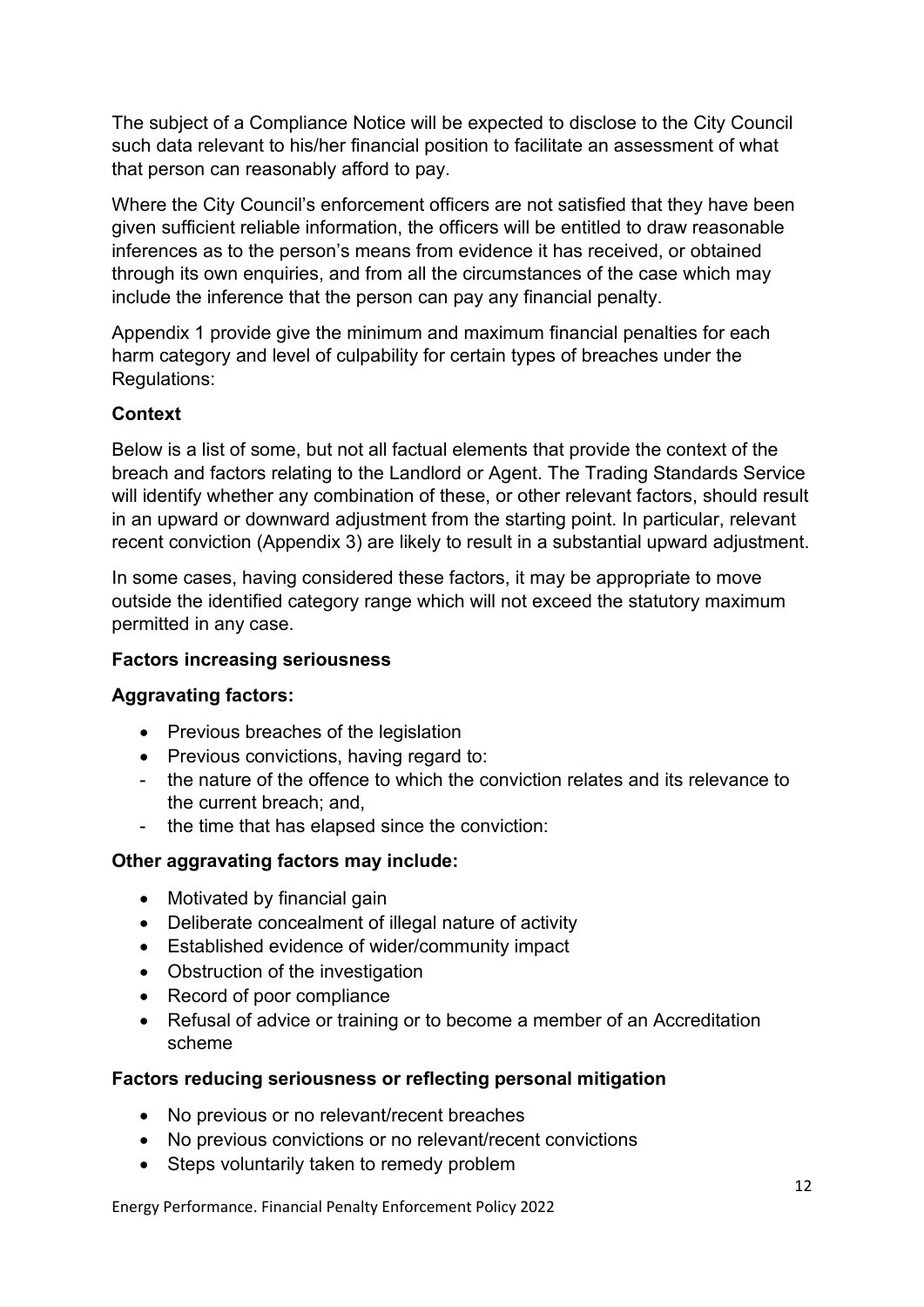- High level of co-operation with the investigation, beyond that which will always be expected
- Good record of relationship with tenants
- Self-reporting, co-operation, and acceptance of responsibility
- Good character and/or exemplary conduct
- Mental disorder or learning disability, where linked to the commission of the breach
- Serious medical conditions requiring urgent, intensive, or long-term treatment and supported by medical evidence

#### **STEP THREE - General principles to consider in setting a penalty**

The City Council will finalise the appropriate level of penalty so that it reflects the seriousness of the offence and the City Council must take into account the financial circumstances of the Relevant Person if representations are made by the Relevant Person following the issue of a Compliance Notice. The level of financial penalty will reflect the extent to which the conduct fell below the required standard.

The financial penalty should meet, in a fair and proportionate way, the objectives of punishment, deterrence and the removal of gain derived through the commission of the breach; it should not be cheaper to breach than to take the appropriate precautions and a fundamental principle involved is that there should be no financial gain to the perpetrator from the commission of the breaches.

If issuing a financial penalty for more than one breach, or where the offender has already been issued with a financial penalty, the City Council enforcement officers will consider whether the total penalties are just and proportionate to the offending behaviour and will have regard to the factors in STEP EIGHT below.

#### **STEP FOUR**- **Compliance Notice**

The City Council will issue a Compliance Notice under Regulation 35. **The** Relevant Person, to produce for inspection a copy of a valid energy performance certificate; a recommendation report; or an inspection report. The requirement may not be imposed more than six months after the last day on which the person concerned was subject to such a duty in relation to the building. It is the duty of a person subject to such a requirement to comply with it within the period of seven days beginning with the day after that on which it is imposed.

#### **STEP FIVE** – **Consideration of representations and review of financial penalty where appropriate**

The City Council should review the penalty and, if necessary adjust the initial amount reached at STEP FOUR, and represented in the Notice of Intent, to ensure that it fulfils the general principles set out below. Any quantifiable economic benefit(s) derived from the breach, including through avoided costs or operating savings, should normally be added to the total financial penalty arrived at in STEP TWO.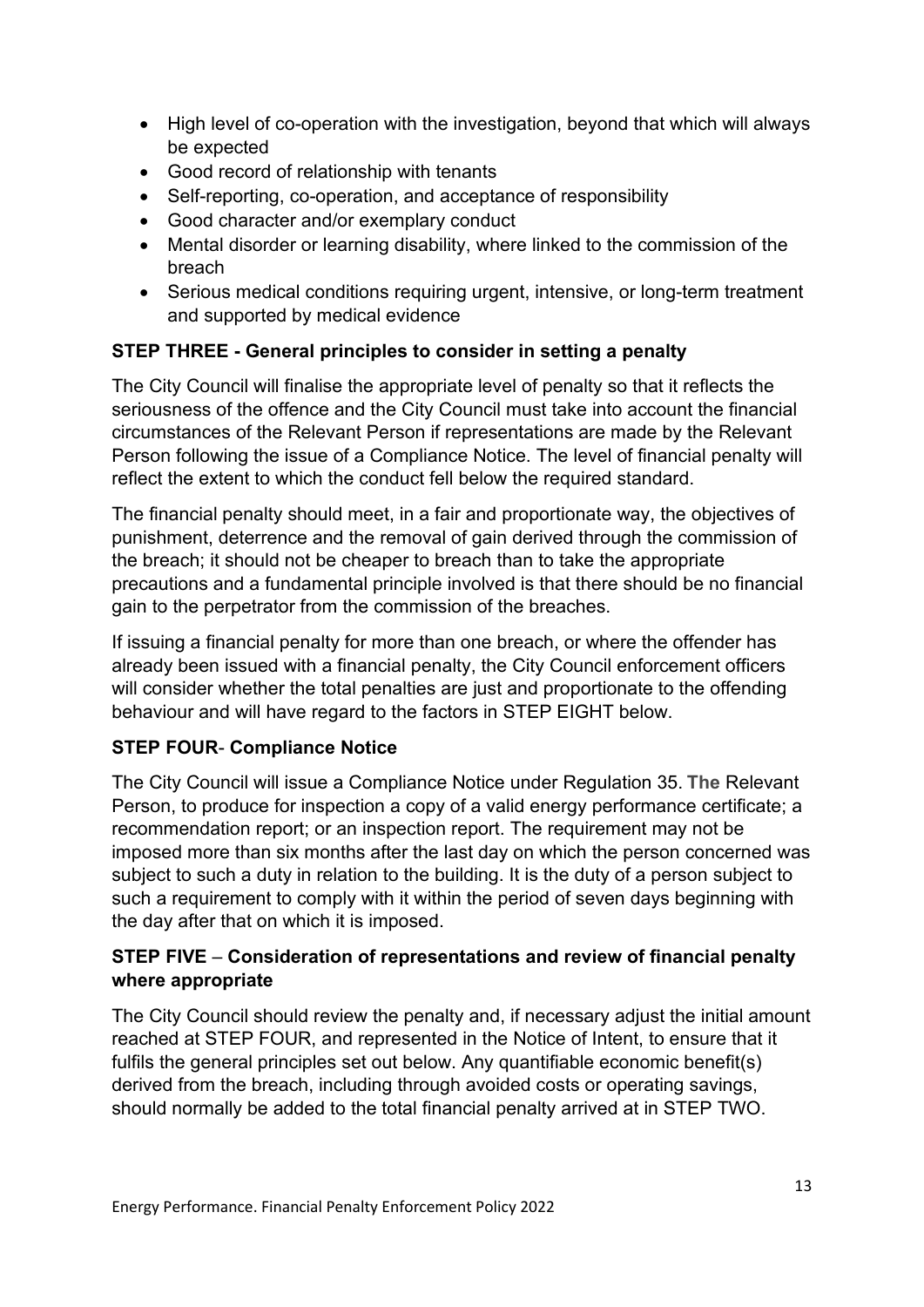Where this is not readily available, the City Council may draw on information available from enforcing authorities and others about the general costs of operating within the law. Whether the penalty will have the effect of putting the offender out of business will be relevant but in some serious cases this might be an acceptable outcome.

## **STEP SIX – Reductions**

The City Council enforcement officers will consider any factors which indicate that a reduction in the penalty is appropriate and in so doing will have regard to the following factors relating to the wider impacts of the financial penalty on innocent third parties; such as (but not limited to):

• The impact of the financial penalty on the Relevant Person's ability to comply with the law or make restitution where appropriate

• The impact of the financial penalty on employment of staff, service users, customers, and the local economy. The following factors will be considered in setting the level of reduction.

When deciding on any reduction in a financial penalty, consideration will be given to: • The stage in the investigation or thereafter when the offender accepted liability

• The circumstances in which they admitted liability

• The degree of co-operation with the investigation The maximum level of reduction in a penalty for an admission of liability will be one-third. In some circumstances there will be a reduced or no level of discount. This may occur for example where the evidence of the breach is overwhelming or there is a pattern of breaching conduct. Any reduction should not result in a penalty which is less than the amount of gain from the commission of the breach itself.

## **STEP SEVEN** - **Additional actions**

In all cases the City Council's enforcement officers must consider whether to take additional action. These may include further enforcement action itself or reference to other organisations where appropriate.

#### **STEP EIGHT** – **Totality of breaching conduct**

Where the offender is issued with more than one financial penalty, the City Council's enforcement officers should consider the following. As the total financial penalty is inevitably cumulative the officers should determine the financial penalty for each individual breach based on the seriousness of the breach and taking into account the circumstances of the case including the financial circumstances of the Relevant Person so far as they are known, or appear, to the City Council.

The City Council should add up the financial penalties for each offence and consider if they are just and proportionate. If the aggregate total is not just and proportionate the Trading Standards Service should consider how to reach a just and proportionate total financial penalty.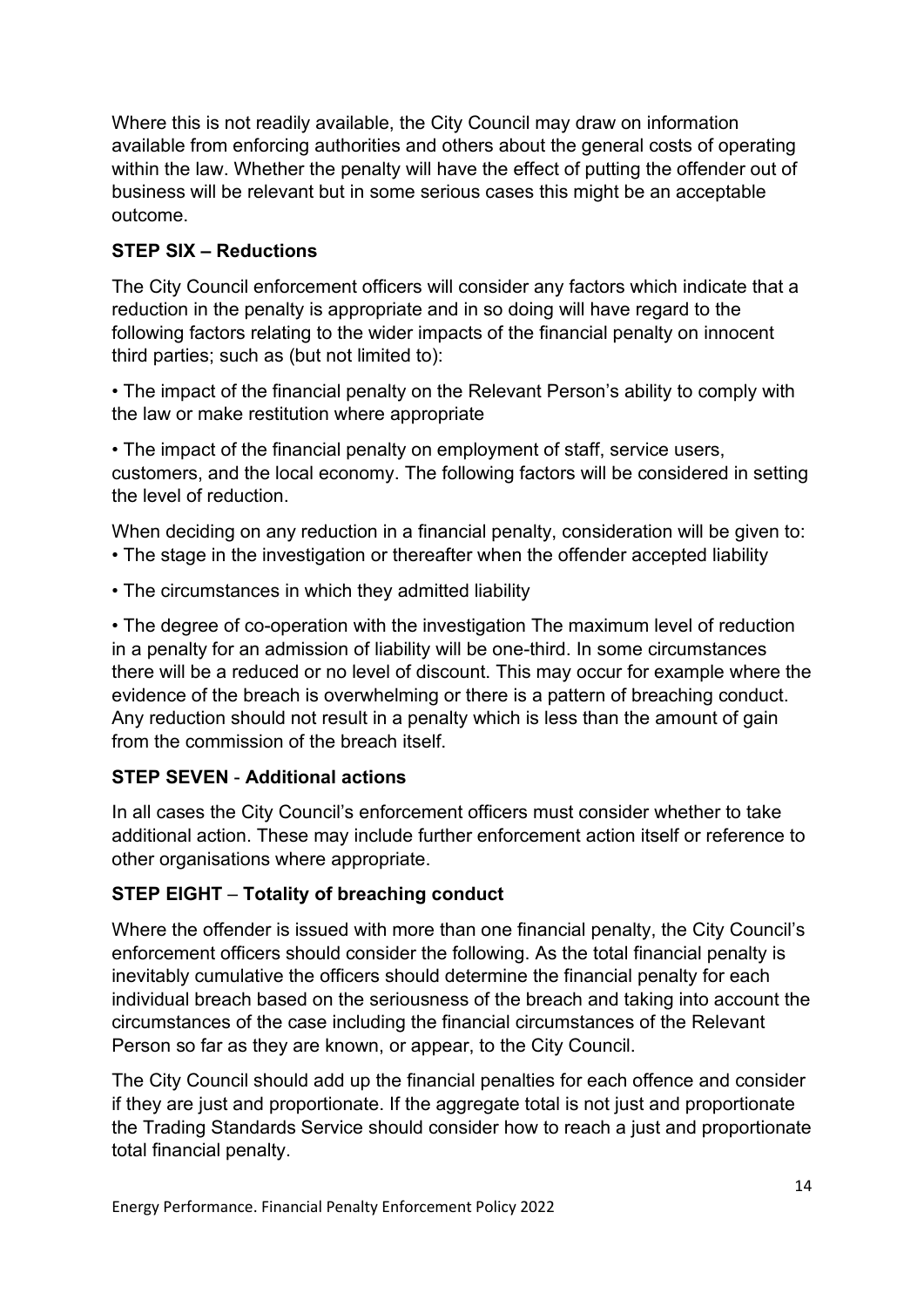There are a number of ways in which this can be achieved. For example: Where a Relevant Person is to be penalised for two or more breaches or where there are multiple breaches of a repetitive kind, especially when committed against the same person, it will often be appropriate to impose for the most serious breach a financial penalty which reflects the totality of the conduct where this can be achieved within the maximum penalty for that breach. No separate penalty should be imposed for the other breaches.

Where a Relevant Person is to be penalised for two or more breaches that arose out of different incidents, it will often be appropriate to impose separate financial penalties for each breach. The City Council should add up the financial penalties for each breach and consider if they are just and proportionate. If the aggregate amount is not just and proportionate the City Council should consider whether all of the financial penalties can be proportionately reduced. Separate financial penalties should then be imposed. Where separate financial penalties are passed, the City Council must take care to ensure that there is no double-counting.

**STEP NINE** – Recording the decision. The enforcement officer making a decision about a financial penalty will record their decision giving reasons for coming to the amount of financial penalty that will be imposed.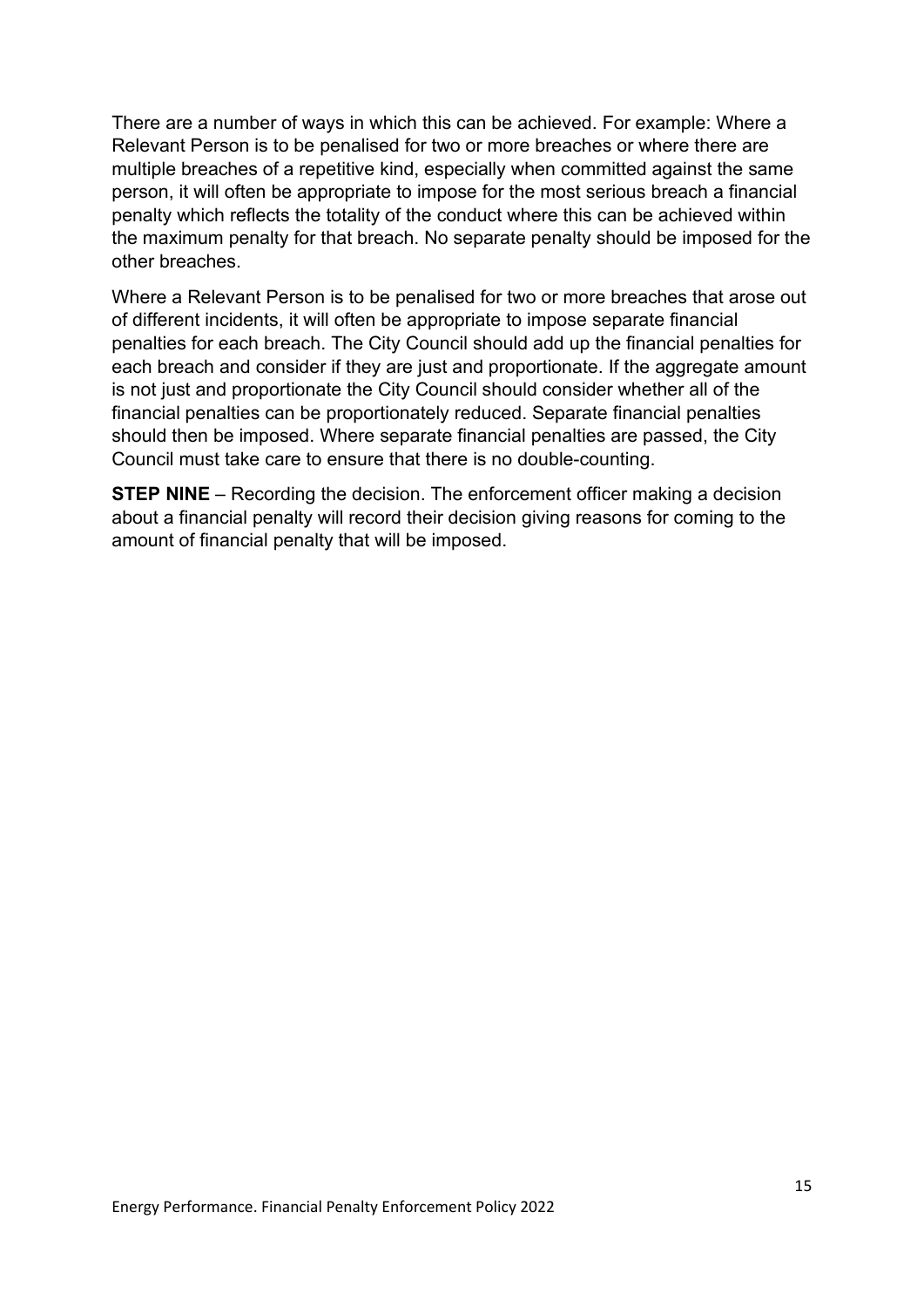# **APPENDIX 2 – Non exhaustive list of vulnerable people**

- Young adults and children
- Persons vulnerable by virtue of age Persons vulnerable by virtue of disability or sensory impairment
- People on a low income
- Persons with a Drug or alcohol addiction
- Victims of domestic abuse
- Children in care or otherwise vulnerable by virtue of age
- People with complex health conditions
- People exploited where English is not their first language.
- Victims of Trafficking or sexual exploitation
- Refugees Asylum seekers
- People at risk of harassment or eviction
- People at risk of homelessness.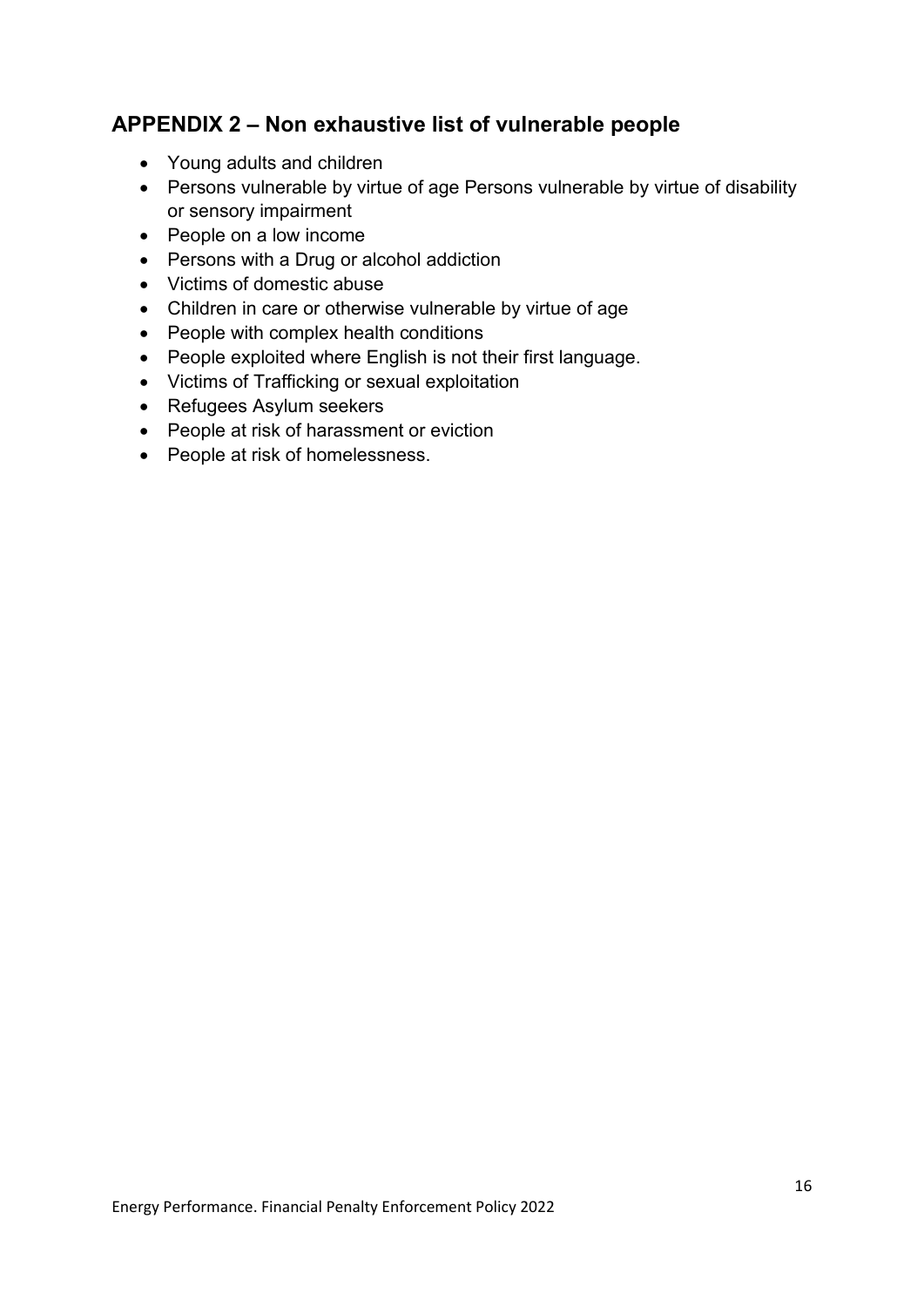# **APPENDIX 3 – Non exhaustive list of relevant offences /breaches Housing law or landlord and tenant related Offences under**:

- The Public Health Acts of 1936 and 1961
- The Building Act 1984
- The Environmental Protection Act 1990
- The Town and Country Planning Act 1990
- The Prevention of Damage by Pests Act 1949
- The Protection from Eviction Act 1977
- The Local Government (Miscellaneous Provisions) Acts of 1982 and 1976
- The Housing Grants, Construction and Regeneration Act 1996
- The Local Government and Housing Act 1989
- The Housing Act 2004

Offences involving fraud Offences in which the victim has been deprived of money, property, or other benefit by misrepresentation/deception on the part of the offender including:

- Theft
- Burglary
- Fraud
- Benefit fraud (particularly where tenants are in receipt of Housing Benefit)
- Conspiracy to defraud
- Obtaining money or property by deception
- People trafficking

Being struck off as a company director

Offences involving violence A conviction for the offence of:

- Murder
- Manslaughter
- Arson
- Malicious wounding or grievous bodily harm
- Grievous bodily harm with intent
- Actual bodily harm
- Grievous bodily harm
- Robbery
- Criminal damage where the intent was to intimidate or was racially aggravated
- Common assault
- Common assault which is racially aggravated
- Assault occasioning actual bodily harm
- Possession of an offensive weapon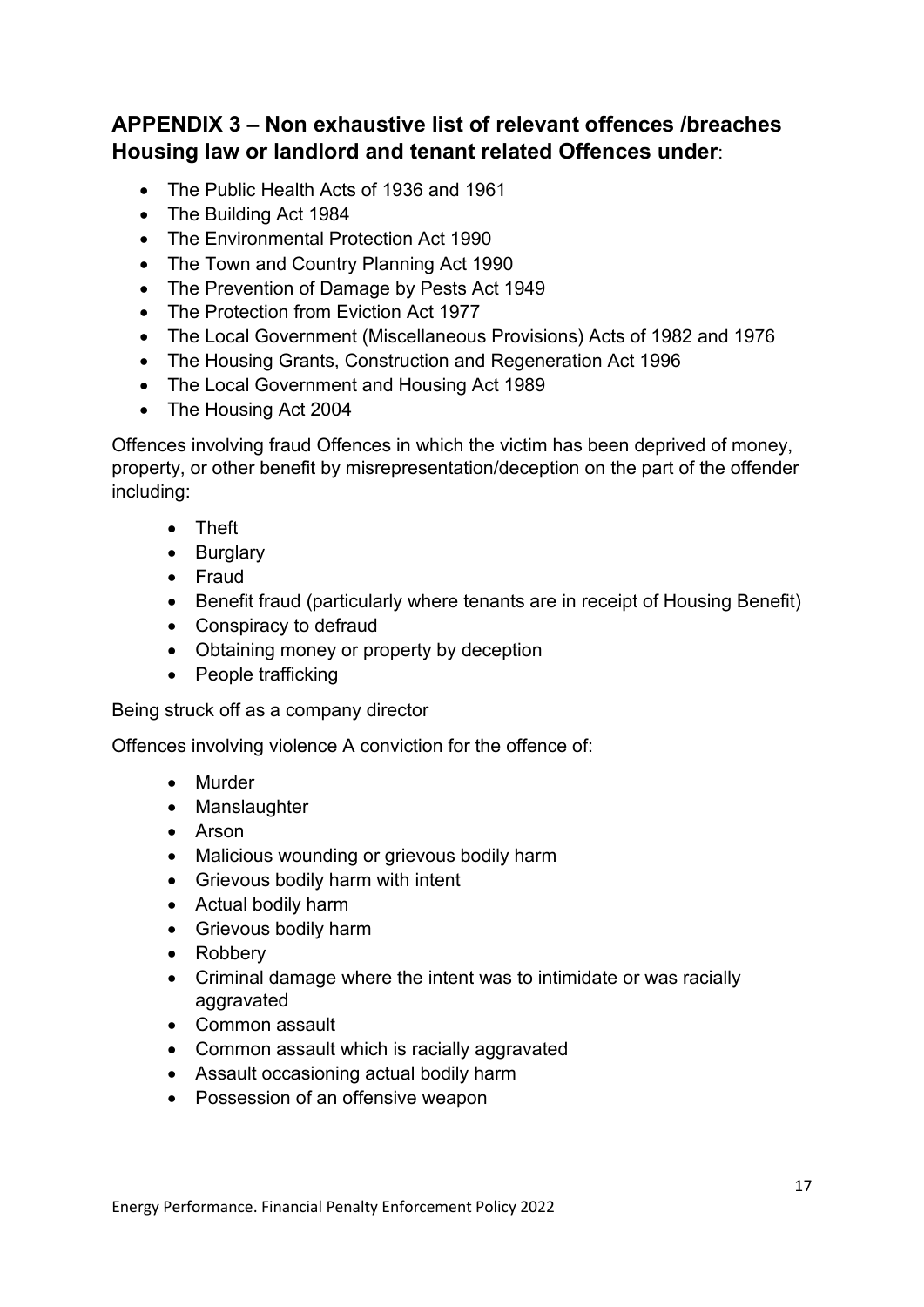- Possession of a firearm Offences involving drugs Consideration should be given to the nature of the offence and what bearing it could have on the Landlord or Agents business activities.
- The nature, quantity, purity, and class of drugs should be taken into account. In addition, where an offence of possession with intent to supply is involved regard should be had to the role and importance of, the subject in the supply chain Offences involving sexual offences
- An offence contained in schedule 3 of the Sexual Offences Act 2003.
- Unlawful discrimination Unlawful discrimination can include findings of an Industrial Tribunal on unlawful employment practice such as discrimination under the Disability Discrimination Act. Consideration should be given to the nature of the unlawful discrimination and what bearing it could have on the management of a licensable property.
- Other offences Modern Slavery/ Human Trafficking Offences involving the recruitment, transportation, transfer, harbouring or receipt of persons, by means of the threat or use of force or other forms of coercion, of abduction, of fraud, of deception, of abuse of power or of a position of vulnerability or of the giving or receiving of payments or benefits to achieve the consent of a person having control of another person, for the purpose of exploitation is likely to attach a lower level of culpability.